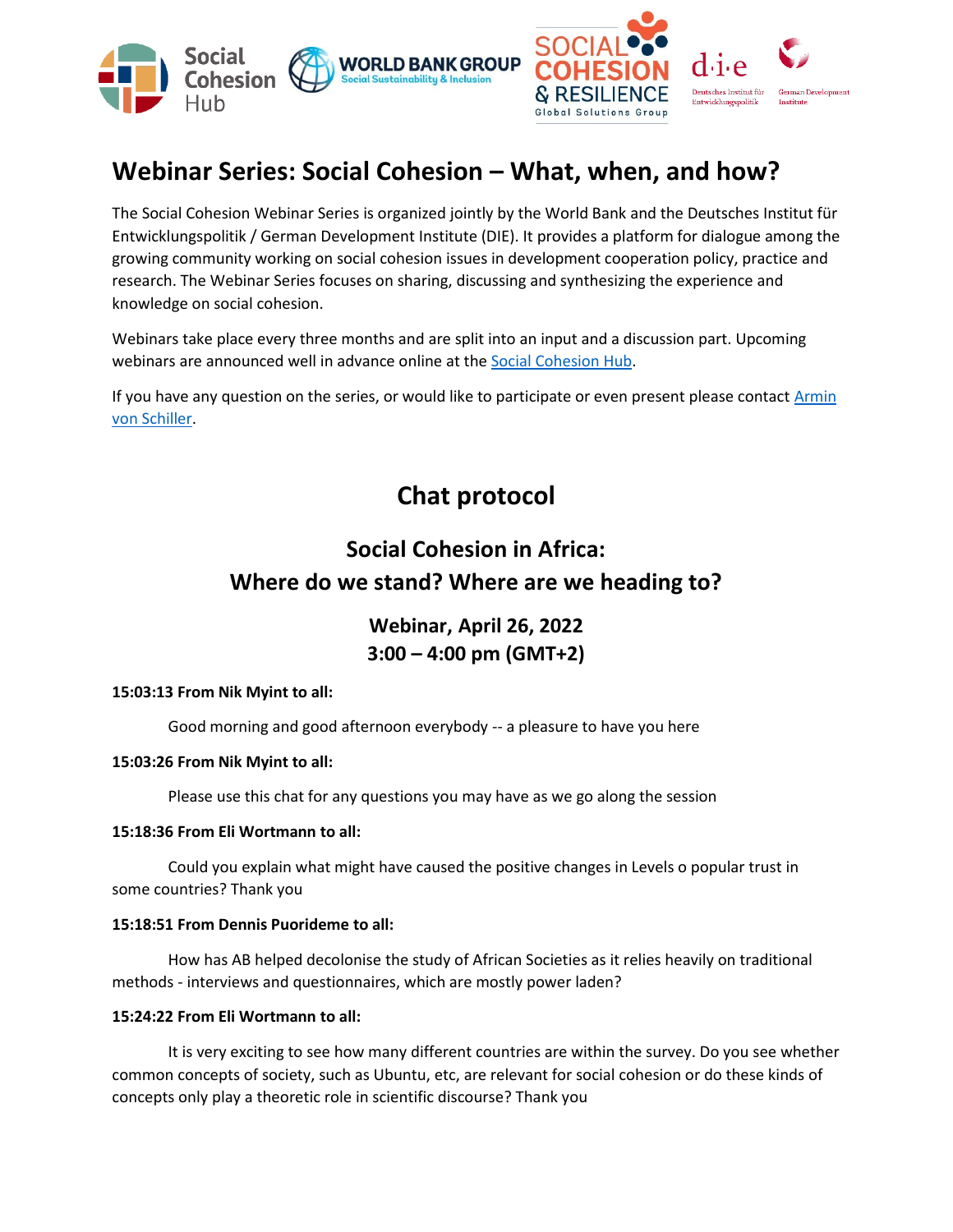#### **15:27:22 From Leonidas Maniraho to all:**

how can we get this document ?

#### **15:27:59 From Gianluca Grimalda to all:**

Didn't you look at discrimination by ethnicity?

#### **15:32:57 From Audrey Sacks to all:**

Joe - great presentation! Did you look at the correlations between perceptions of fairness and social cohesion?

#### **15:33:41 From Thomas Isbell to all:**

thanks for the presentation, Joe. Could you reflect on the usefulness of possibly computing a single index of social cohesion or do you think that the relation between the different components of social cohesion are too different across countries and time for a single aggregate index to be useful?

#### **15:36:36 From Paula Zuluaga to all:**

Thanks for the presentation. I would like to know if you have explored some differences by sex/gender of the respondents? Are women more or less tolerant, trusting etc than men?

#### **15:36:49 From Uwagaga Kayigamba to all:**

I wonder if the Youth was consulted as part of the social cohesion, how they perceive their leaders and especially how they see themselves as part of the community. Challenges for the young generation to get a decent job and a future is a threat to social and political cohesion.

#### **15:40:46 From Nobre de Jesus Canhanga to all:**

- 1. I didn't quite understand how they sample the surveys;
- 1. Did you look at the level of trust and perceived sense of belonging?
- 3. Among the indicators, is there a distinction between demand and support indicators?

#### **15:40:50 From Armin von Schiller to all:**

Sorry, my camera and mic seem not to work but I can hear the responses

#### **15:41:39 From patricia oliveira to all:**

Swiss Development Development Agency in Mozmabique has funded a Social Cohesion Barometre ( quantitative and qualitative) undertaken by IESE where we developed a conceptual framework of social cohesion and dividided in by six domains and operationalized each area. It will be interesting for us to cross check some of the findings with the Afrobarometre but then again the starting point of any research on social cohesion is the conceptual framework that is being used.

#### **15:43:41 From Taies Nezam to all:**

Did you interview displaced populations—refugees and idps?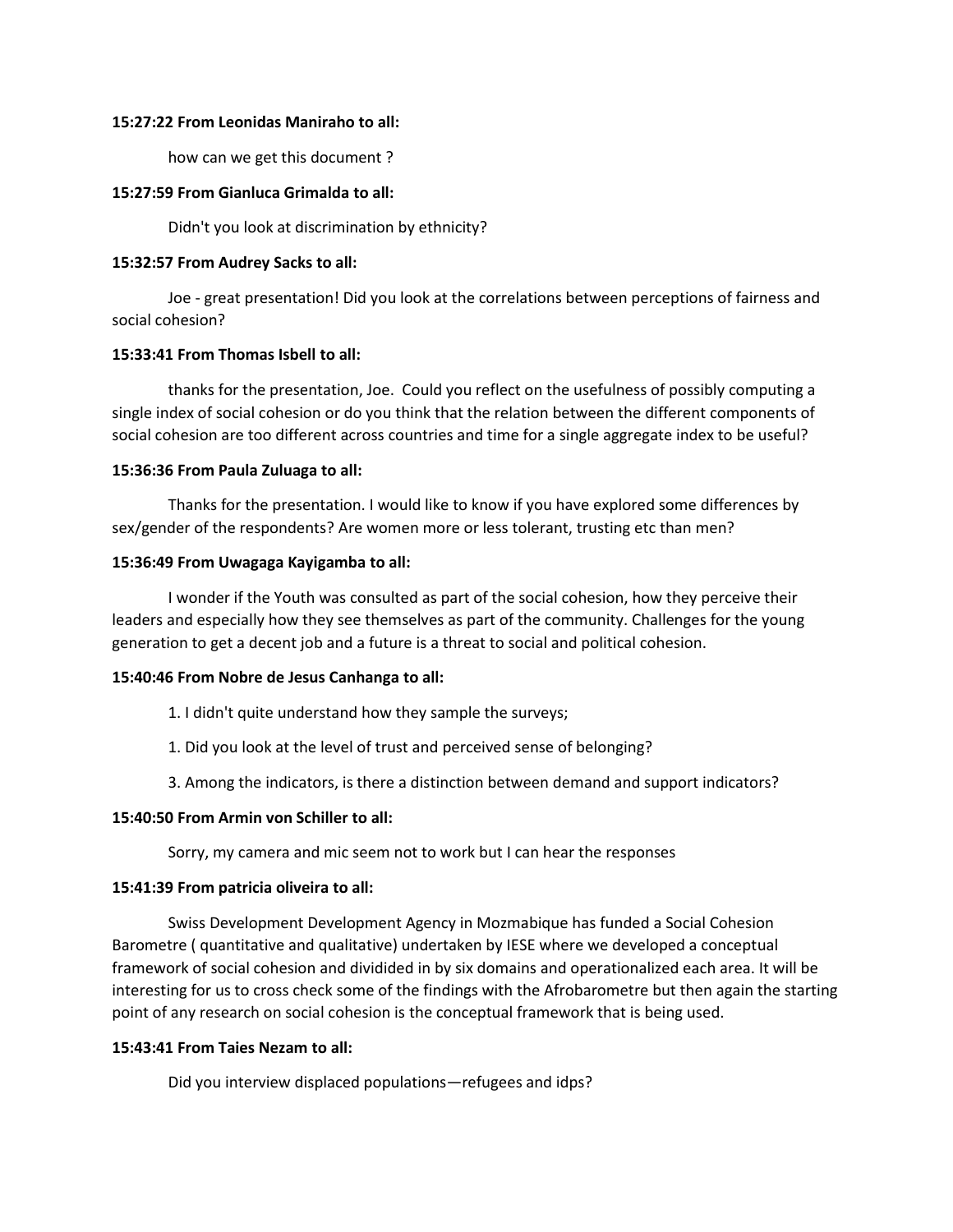## **15:47:55 From Thomas Columkill Garrity to all:**

Joseph - wonderful presentation! (and as you presented was curious about a few data questions - as I'd been part of AB's inclusion in Dani Kaufmann's Governance indicators): 1) Data over time (i.e., measuring change): How has "belonging" (Trust, tax payment) changed over time - and (as Audrey asks re correlations) can it be correlated to changes in business start-up data, SOGI laws (Kees Waldie; Women/Business & the law data); and 2) IF Trust = "Belonging" = "Connection" - could this data be coorelated/compared with that of Brene Brown on "Shame"?

## **15:49:38 From Thomas Columkill Garrity to all:**

(oh, forgot one) 3) Have any private sector companies used AB data for Advertising Purposes? (i.e., targeting consumers to purchase X product; or Govt Y to get peeps to pay more taxes)?

## **15:50:33 From frings to all:**

Does your conceptual framework include social cohesion and violent conflicts? If yes, have you found out how they shape social trust, do they increase or rather decrease in-group trust?

# **15:51:22 From Gianluca Grimalda to all:**

The Bertelsmann Foundation has developed an index of social cohesion: https://www.bertelsmannstiftung.de/fileadmin/files/BSt/Publikationen/GrauePublikationen/GP\_Social\_Cohesion\_Radar.pdf?mscl kid=c6d3e745c56711eca82c1d058bdb9997

## **15:51:44 From Fletcher Cox to all:**

If useful for anyone on the call, this report describes prior attempts across the UN system to develop a social cohesion index: https://www.undp.org/publications/strengthening-social-cohesionconceptual-framing-and-programming-implications

## **15:53:39 From Gianluca Grimalda to all:**

The standard question on trust "Do you feel others can be trusted…" is valuable, but technically it's a measure of beliefs of trustworthiness rather than trust. Trust proper would be captured by questions like "do you leave your door open?", "Do you lend money to friends / neighbours / colleagues?" or something of this type that is relevant.

## **15:55:52 From Daniel Nowack to all:**

Dear all - check out the conceptualization and measurement of social cohesion by DIE in cooperation with Afrobarometer here if you are interested: https://www.socialcohesion.info/library/publication/social-cohesion-africa-die-gdi

## **15:56:08 From Thomas Columkill Garrity to all:**

(Good point Gialunca: My concern here on TRUST was also partly linguistic - in French it's translated as "CONFIANCE" - which to me has a different meaning (i.e., "confidence" (eg., in a contract) vs 'In God We Trust" (on the US1\$) - so your questions would provide a way around this translation issue.